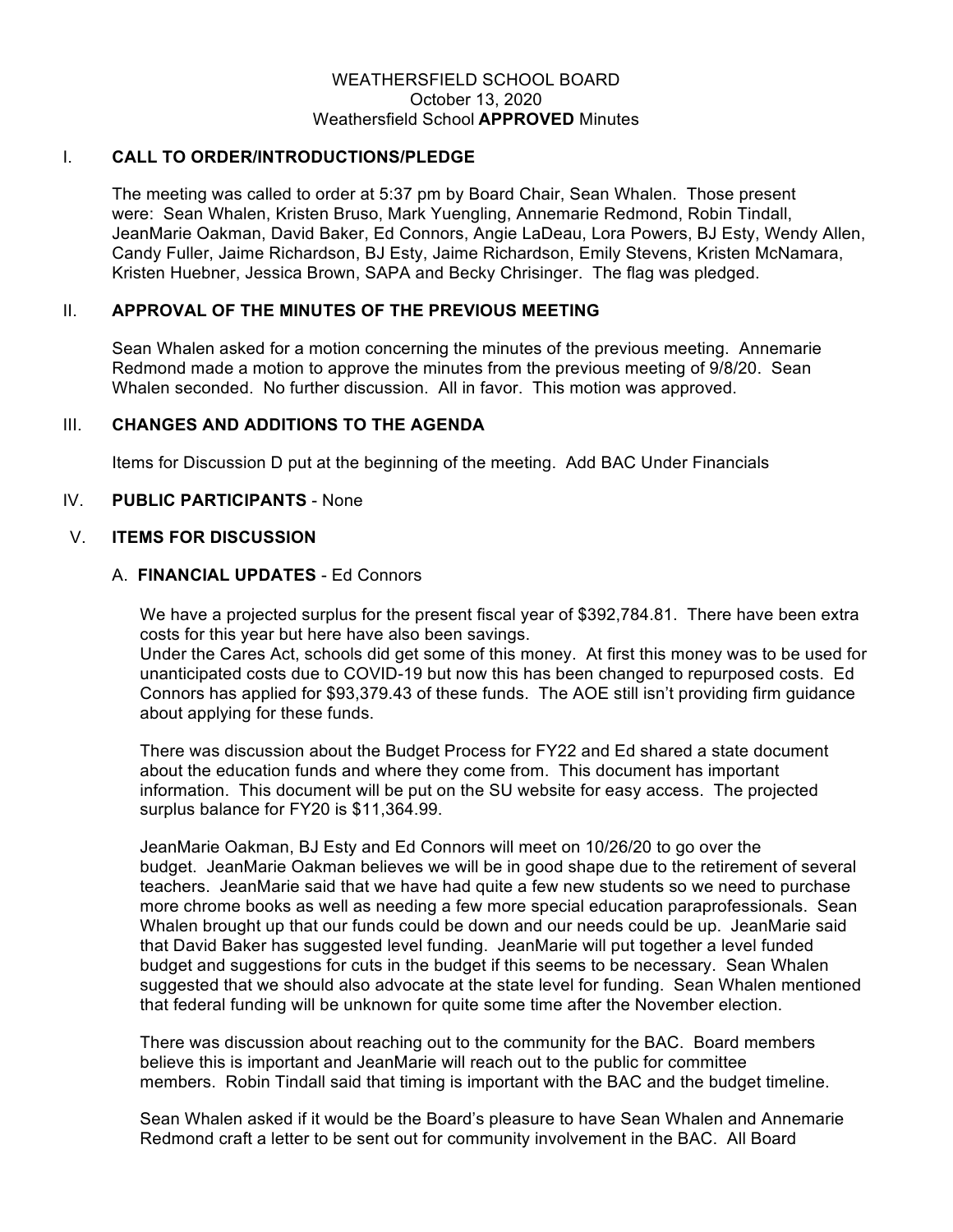members were in favor of this taking place. David Baker talked about the importance of the BAC and the Board woring jointly. JeanMarie Oakman will discuss the budget with staff at an upcoming staff meeting and discuss budget priorities. Sean Whalen thanked Ed Connors.

# B. **PRINCIPAL's SEARCH COMMITTEE**

David presented the list of people that volunteered to be on this committee. There are twenty volunteers. The Board was impressed with the group of people who have volunteered and, after discussion, it was decided to leave all twenty volunteers on the committee.

There was discussion on how to proceed with this and Sean Whalen said it would be really nice if there could be a video option for candidates that features a student from the school. Sean said he would help with this project. There was discussion on how this video could be accessed. It was decided that the meetings will be virtual for this committee. The Board will see everything that the committee does. Sean Whalen offered to be on the committee as the Board member and the other members agreed this would be a good idea. BJ Esty agreed to keep everything going with the committee and Sean will communicate with members also.

People reviewed the ad that David had written and offered edits. JeanMarie thought it was a well-written ad. There was discussion on how to proceed with the ad. The Board authorized David Baker to place the ad.

#### *The Principal Search Committee Members*

Community: Jacqui Antonivich, Carol Orth, Susan Hindinger, David Fuller, Nicole Tufts (also parent)

Parents: Amy Beth Main, Paul MacDonald, Amy Hill, Meredith Kelley, Eric Nissenbaun, Jessica Brown

Staff: BJ Esty, Nathalie Kocurek, Lora Powers, Lori Small, Vanessa Perry, Melissa Cole Barbara Martin, Jenn Rousse and parent

Board Member: Sean Whalen and parent

Superintendent: David Baker

C. **PTA** - Wendy Allen

Wendy said the PTA would like the Board's approval to use Amazon Smile as a fundraiser for the PTA. The PTA can't have most of their fundraisers at this time due to COVID so this would be a good way to fundraise during these times. The Board approved this fundraiser. See Items for Action A.

#### D. **ATHLETIC UPDATE** - JeanMarie Oakman

Athletics has begun. The following is a list of parent coaches. Kindergarten - Craig Christian, Kristin Grace, Ethan McNaughton, Jonathan Richardson 1 and 2 - Kirsten Bruso, Jesse Wescott 3 - Robert Lauro, Jaime Wyman 4 - Richard Craig, Brian Ellingwood, Amanda Tomberg 5 - Ashley Nichols, Ethan McNaughton 6 - Ira Bruso, Jason Larochelle

7 and 8 - Ryan Keefe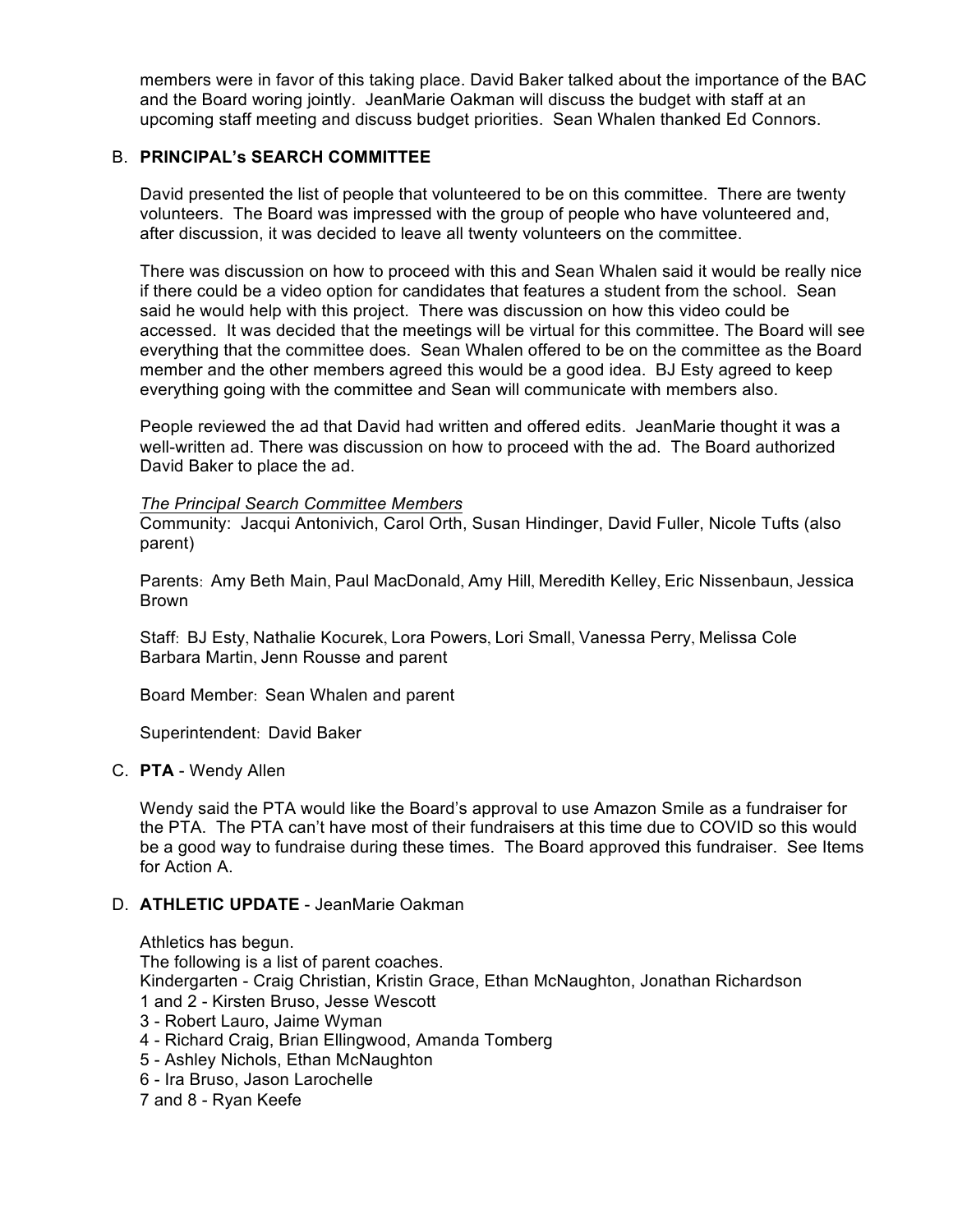They aren't scheduling games in neighborhood towns. The decision about basketball hasn't been made at this time. More guidance is expected to be received this Friday from the state. Jessica Brown asked about exiting cars at games and JeanMarie said this was a decision made by the SU committee that made up a handbook related to athletics during COVID. Jessica said parents can watch from truck beds but others have to sit in their cars to watch. Jessica was approached because she got out to tell another parent a message at a game. JeanMarie said she'd received questions about why some parents can walk the fields but those two people are the AD and Assistant AD. The school has to take safety precautions in order to keep everyone safe at this time. Sean Whalen mentioned how hard it is when someone approaches you about a safety concern due to COVID so understands how Jessica feels.

Jessica Brown also brought up the Agenda's for the Board meetings being posted somewhere that people can access. Sean Whalen agreed that this is important. David Baker will work on this with Laurie Brown and IT. David mentioned that Sean can also remind IT to post the Agenda and that it is important that the changes for the agenda go through Sean to either Laurie Brown or Becky Chrisinger to avoid confusion.

# VI. **PRINCIPAL'S REPORT** - JeanMarie Oakman

JeanMarie said we have had a good start to the school year. She updated everyone on both remote and in person learning. The food is delicious and can now be delivered to students at home. The health checks are going well. The school is being kept cleaned and the pods are working well. The school is only using one to two substitutes for safety reasons and they have had 7-8 staff out each day due to the health check requirements. Staff have been great about jumping in where they are needed and providing what students need.

Mark Yuengling asked how it works with privacy and reporting COVID cases as well as contact tracing. David Baker is the only one that releases the information about a positive COVID case in the schools. There is an isolation room in the school and the parents all signed a contract that if their children become ill, they will pick them up within 45 minutes. JeanMarie went over the process. Emily Stevens said they follow the VT algorithm. The VT Department of Health contacts the people in contact with someone with a positive COVID test. David Baker said they have been announcing in each town but have decided to announce in the SU as a whole.

# VII. **SUPERINTENDENT'S REPORT** - David Baker

David confirmed that the state did give a waiver to Board Members subbing as they are already employees and have clearance. David commended the food program on the wonderful job they are doing. The SU Budget will drive the local budgets.

The SU has decided not to lengthen the school day at this time. David said staff, administration, students and parents have all done a great job with this new method of learning.

There was discussion about the meeting being changed to a start time of 6PM starting at the next meeting. All agreed this would be a good idea.

# VIII. **ITEMS FOR APPROVAL**

PTA Fundraiser

Sean Whalen asked for a motion concerning the PTA Fundraiser request for Amazon Smile. Robin Tindall made a motion to approve the PTA Amazon Smile fundraiser. Mark Yuengling seconded this motion. No further discussion. All in favor. This motion was approved.

## IX. **SETTING THE NEXT AGENDA**

Items for Discussion